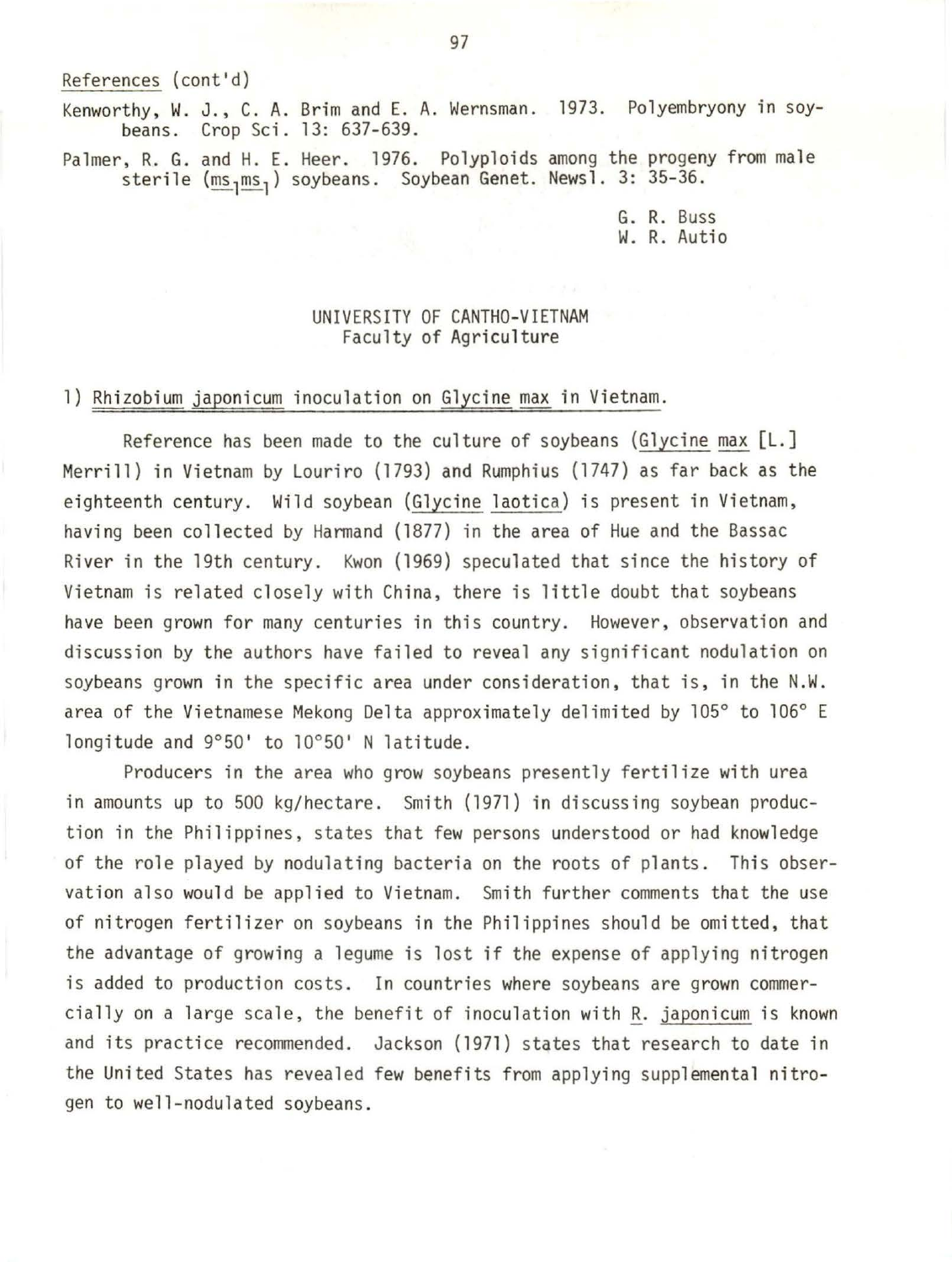Jackson recommends that soybean seed be treated with molybdenum at the same time as inoculation. Molybdenum is a trace element essential in the nitrogen-fixing process. Jackson reports that, in Georgia research trials, yields have been doubled by the use of only one ounce of molybdenum salt per acre. Georgia research has suggested that much of soybeans response to lime may be largely a response to molybdenum. This trace element is less available in acid soils. Liming to neutralize soil acidity makes molybdenum more available to the soybean plant.

Materials and methods: The soybean variety 'Palmetto' (a locally common variety) was planted in a randomized complete block design with four replications. Plot size was 6 m x 5 m, with 5 m rows spaced at 50 cm and an intrarow seed spacing of 5 cm. Planting was made on January 13, and plots harvested on April 15. Seed was hand-planted to a depth of 1.5 cm and all seed treatments were carried out immediately prior to planting. All plots were band fertilized 5 cm below and to the side of the seed at a rate of 0-60-60. TSP was the source for P205, and KCl the source for K20.

Treatments were as follows:

a) control

b) molybdenum seed treatment

c) molybdenum seed treatment + Rhizobium inoculation

d) Rhizobium inoculation

e) 23-0-0 (urea source)

f) molybdenum seed treatment + 23-0-0

g) molybdenum seed treatment + Rhizobium treatment + 23-0-0

h) Rhizobium inoculation + 23-0-0

Where applicable, a solution of l gm of Na<sub>2</sub>MoO<sub>4</sub> per kilo seed was used to wet the seed immediately before planting. Also where applicable, seed was inoculated with a commercial preparation (humus base) of 'Nitragin' for soybeans, supplied by the Nitragin Company, Milwaukee, Wisconsin. Sweetened condensed milk was used as an adhesive for the inoculum on the moistened seed. Seed was planted immediately after inoculation .

The experiment was planted on recent to semi-recent alluvium with a surface reaction of  $pH$  5.0 + 0.2, and a very heavy clayey texture. This brown alluvium is high in calcium and magnesium, while very low in phosphorus and predicted nitrogen. The area is subjected to annual continuous flooding during September, October and November. Soybeans are not extensively grown in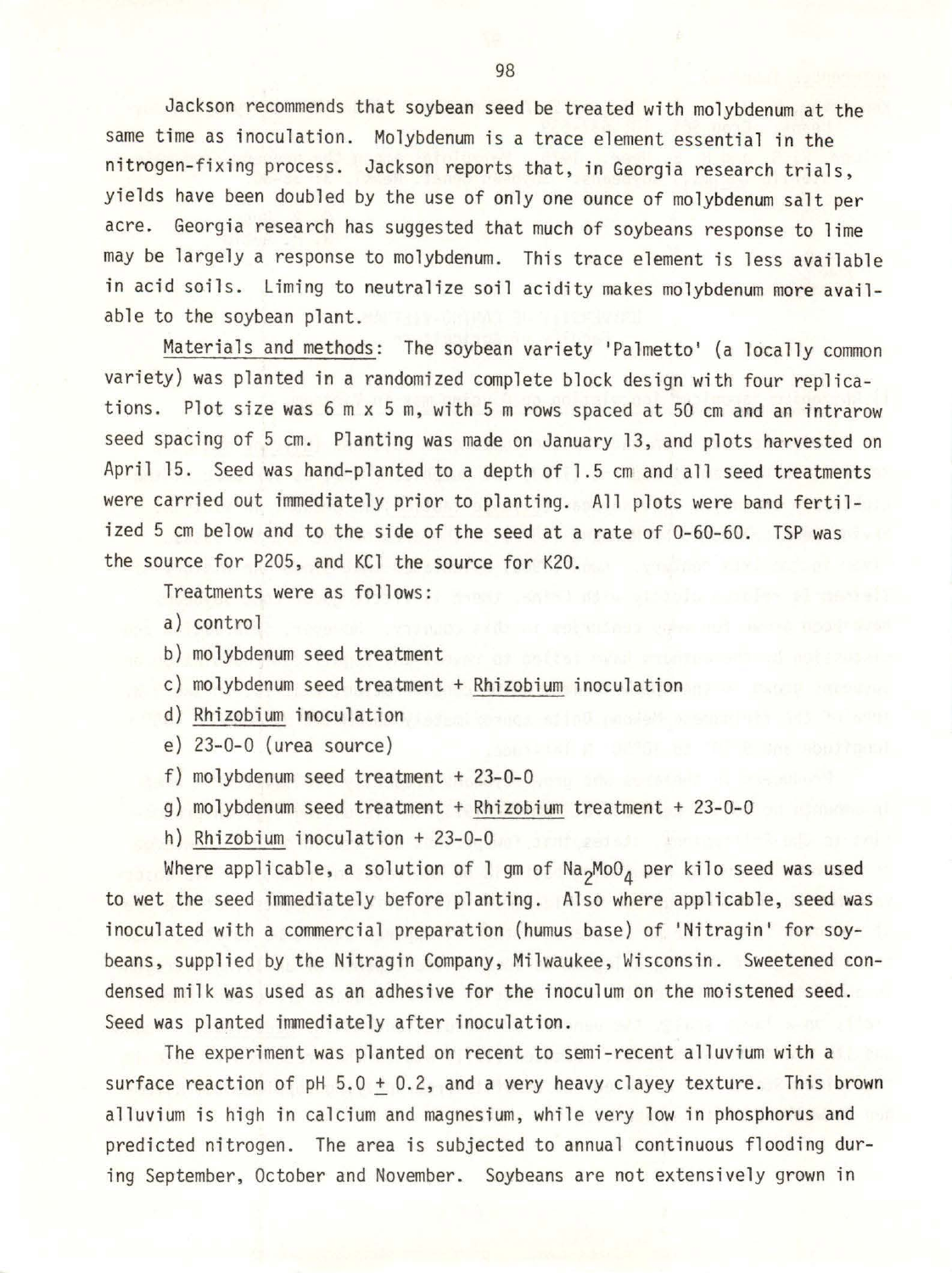the area, nor is there evidence of established Rhizobium specific for soybeans. Therefore, inoculation was able to be included as a valid variable in the experiment.

Discussion: The intent of the experiment was to determine whether the present use of nitrogen fertilization on non-nodulated soybeans as practiced by the producers in Vietnam could be substituted by proper inoculation of the seed. Molybdenum was entered as a variable to detennine its value on rhizobial activity in the acidic soil regime.

The results (Table 1) indicate with a high level of statistical significance that Rhizobium inoculation when combined with a seed treatment of molybdenum can produce yields of soybean higher than those from an application of N at 23 kg/ha. It would appear that, in these acid soils, the added molybdenum is essential for proper functioning of the Rhizobium, since inoculation alone did not give significantly higher yields over the control, yet produced adequate numbers of nodules.

| Treatment     |      |      |      |      |          |
|---------------|------|------|------|------|----------|
|               | I    | II   | III  | IV   | Mean     |
| a             | 1.01 | 2.22 | 0.62 | 0.95 | 1.20     |
| $\sf b$       | 1.49 | 1.56 | 1.66 | 0.67 | 1.35     |
| $\mathsf{C}$  | 1.81 | 2.50 | 2.00 | 1.09 | 1.85     |
| $\mathsf{d}$  | 2.90 | 4.72 | 2.77 | 3.05 | $3.36**$ |
| e             | 1.46 | 4.03 | 2.83 | 1.19 | $2.38*$  |
| f             | 1.86 | 3.51 | 1.68 | 1.30 | 2.09     |
| $\mathfrak g$ | 3.05 | 3.40 | 4.07 | 3.01 | $3.38**$ |
| h             | 1.29 | 4.71 | 1.27 | 2.44 | $2.43*$  |

Table 1

a<sub>Yield</sub> in kg/plot.

99